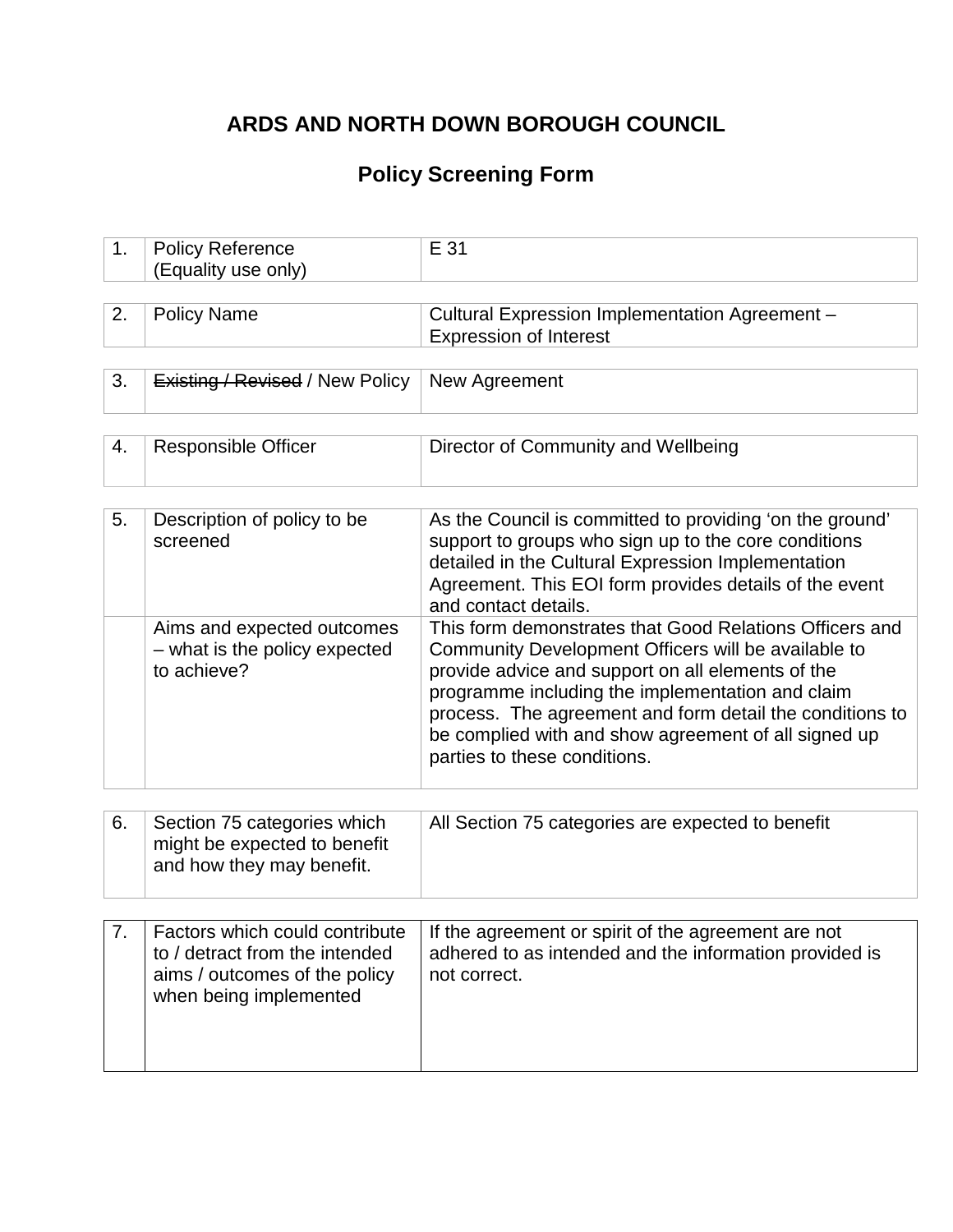| 8. | The main stakeholders on<br>which the policy will impact.<br>For example, employees,<br>potential service users and<br>community groups. | Community Groups, Council, Elected Members, Council<br>employees, local groups that do not normally engage with<br>Council, OFMDFM, people who live, work or visit in the<br>communities where bonfires and events take place. |
|----|------------------------------------------------------------------------------------------------------------------------------------------|--------------------------------------------------------------------------------------------------------------------------------------------------------------------------------------------------------------------------------|
|    | Consider the internal and<br>external impacts (either actual                                                                             | Improved communication between communities and<br>Council.                                                                                                                                                                     |
|    | or potential) and comment, or<br>list, information where<br>appropriate.                                                                 | Provision of clarity on the criteria to have a bonfire and<br>monies available for community festivals with clear<br>guidelines to accessing this.                                                                             |
|    |                                                                                                                                          | Individuals from outside the communities and live, work or<br>visit the Borough.                                                                                                                                               |

| 9. | Please provide details of other policies which have a bearing on this one.                                                                                                                                                                    |           |
|----|-----------------------------------------------------------------------------------------------------------------------------------------------------------------------------------------------------------------------------------------------|-----------|
|    | Policies:                                                                                                                                                                                                                                     | Owned by: |
|    | E 16 Good Relations Strategy and Action Plan<br>E 17 Community Development Grants<br>E 18 Community Festival Funds Grant Aid<br>E 19 PCSP Strategy and Action Plan<br>E 21 Bonfire Policy incorporating Cultural<br><b>Expressions Policy</b> | Council   |

| 10. | Available evidence (quantitative and qualitative) considered as important to encourage |                                                                                      |  |
|-----|----------------------------------------------------------------------------------------|--------------------------------------------------------------------------------------|--|
|     | completion in relation to:                                                             |                                                                                      |  |
|     | <b>Religious Belief</b>                                                                | Borough profile by Electoral Ward, Local Council election results                    |  |
|     | <b>Political Opinion</b>                                                               | by Electoral Ward, supported and complimented by local                               |  |
|     | <b>Racial Group</b>                                                                    | knowledge and information from Borough profile from those                            |  |
|     | Age                                                                                    | groups that engage with Council. Information on those that do                        |  |
|     | <b>Marital Status</b>                                                                  | not normally engage with Council that is available from                              |  |
|     | Sexual orientation                                                                     | Education Board, NIHE and SE Trust databases and local                               |  |
|     | Men & Women                                                                            | knowledge.                                                                           |  |
|     | generally                                                                              | Data from all previous grant awards made from Council funding                        |  |
|     | <b>Disability</b>                                                                      | programmes including to whom, when and purpose. Data on                              |  |
|     | <b>Dependents</b>                                                                      | traditional and non traditional bonfire sites and associated<br>community festivals. |  |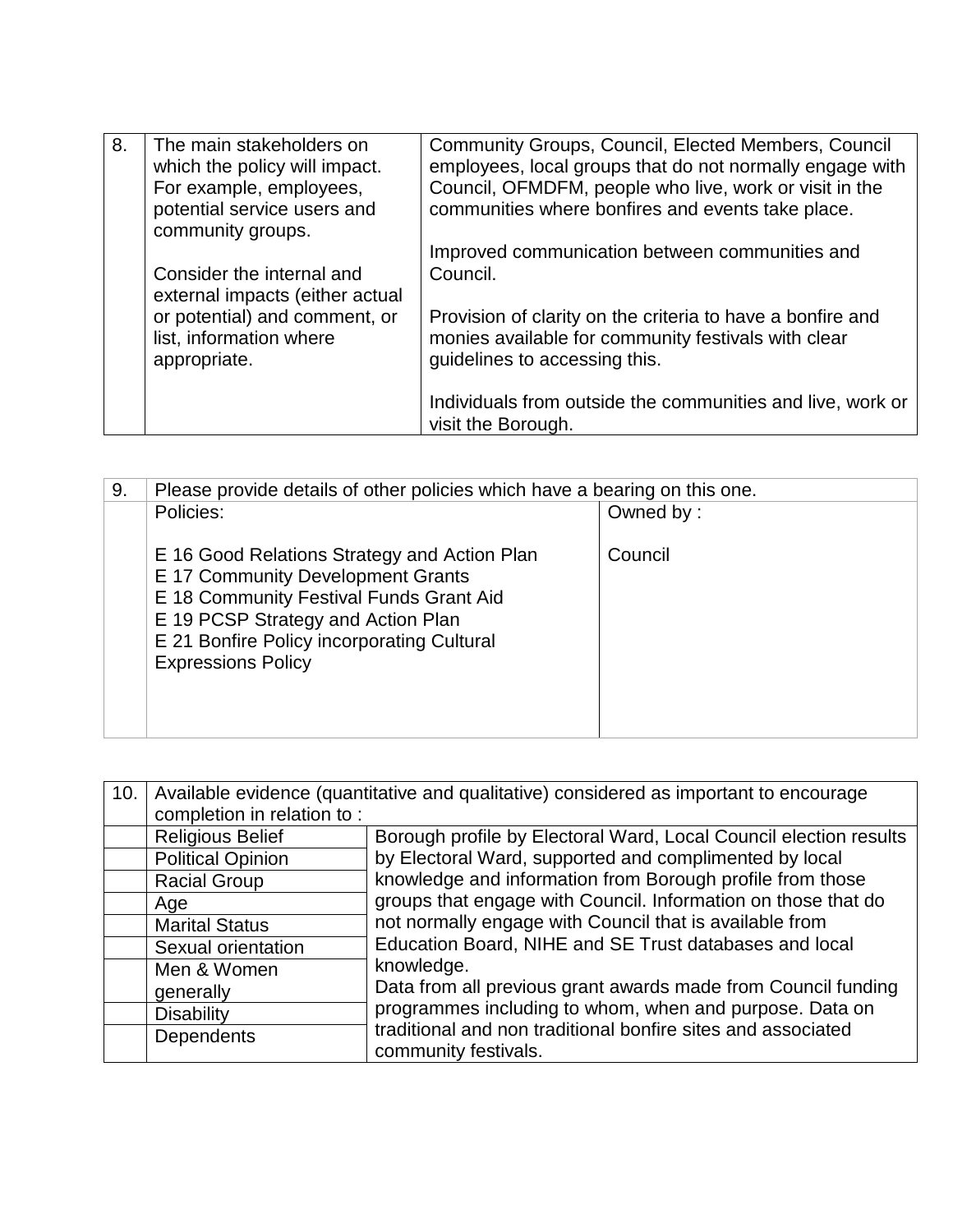| 11. | Based on data previously provided what are the needs, experiences and priorities for each |                                                                     |  |
|-----|-------------------------------------------------------------------------------------------|---------------------------------------------------------------------|--|
|     | of the following categories, in relation to this policy/decision?                         |                                                                     |  |
|     | <b>Religious Belief</b>                                                                   | The aim of the agreement is to compliment and develop areas of      |  |
|     | <b>Political Opinion</b>                                                                  | work in the Good Relations Strategy and audit.                      |  |
|     | <b>Racial Group</b>                                                                       | This Expression of Interest is to capture details that are relevant |  |
|     | Age                                                                                       | to confirm conditions will be signed up to and that a responsible   |  |
|     | <b>Marital Status</b>                                                                     | person is identified with contact arrangements.                     |  |
|     | Sexual orientation                                                                        |                                                                     |  |
|     | Men & Women                                                                               | Council officers will provide any assistance throughout the         |  |
|     | generally                                                                                 | process.                                                            |  |
|     | <b>Disability</b>                                                                         |                                                                     |  |
|     | <b>Dependents</b>                                                                         |                                                                     |  |

## **Does this Policy require an Equality Impact Assessment?**

| What is the likely impact on equality of opportunity for each of the Section 75 categories? |                                        |                  |
|---------------------------------------------------------------------------------------------|----------------------------------------|------------------|
| Detail of Impact                                                                            |                                        | Level of Impact  |
|                                                                                             |                                        | Minor/Major/None |
| <b>Religious Belief</b>                                                                     | This agreement is to benefit           | Minor            |
| <b>Political Opinion</b>                                                                    | communities and identify an authorised |                  |
| <b>Racial Group</b>                                                                         | person with whom Council will          |                  |
| Age                                                                                         | coordinate. The EOI form is to collate |                  |
| <b>Marital Status</b>                                                                       | details and confirm insurance          |                  |
| Sexual orientation                                                                          | arrangements. It also confirms the     |                  |
| Men & Women                                                                                 | assistance of Council officers where a |                  |
| generally                                                                                   | need arises at any time through the    |                  |
| <b>Disability</b>                                                                           | process.                               |                  |
| <b>Dependents</b>                                                                           |                                        |                  |

| 2. | Are there opportunities to better promote equality of opportunity for people within the<br>Section 75 equality categories? |                                                                                                                                                                                                 |                                                              |
|----|----------------------------------------------------------------------------------------------------------------------------|-------------------------------------------------------------------------------------------------------------------------------------------------------------------------------------------------|--------------------------------------------------------------|
|    |                                                                                                                            | If "Yes", provide details                                                                                                                                                                       | If "No", provide details                                     |
|    | <b>Religious Belief</b>                                                                                                    | No, as this is an open and transparent grant application                                                                                                                                        |                                                              |
|    | <b>Political Opinion</b>                                                                                                   |                                                                                                                                                                                                 | process available to all who are eligible to receive a grant |
|    | <b>Racial Group</b>                                                                                                        | award from the criteria of the fund. This EOI and<br>agreement asks for contact details and the requirement<br>for an individual to sign to agree to the conditions of the<br>funding criteria. |                                                              |
|    | Age                                                                                                                        |                                                                                                                                                                                                 |                                                              |
|    | <b>Marital Status</b>                                                                                                      |                                                                                                                                                                                                 |                                                              |
|    | Sexual orientation                                                                                                         |                                                                                                                                                                                                 |                                                              |
|    | Men & Women generally                                                                                                      |                                                                                                                                                                                                 |                                                              |
|    | <b>Disability</b>                                                                                                          |                                                                                                                                                                                                 |                                                              |
|    | <b>Dependents</b>                                                                                                          |                                                                                                                                                                                                 |                                                              |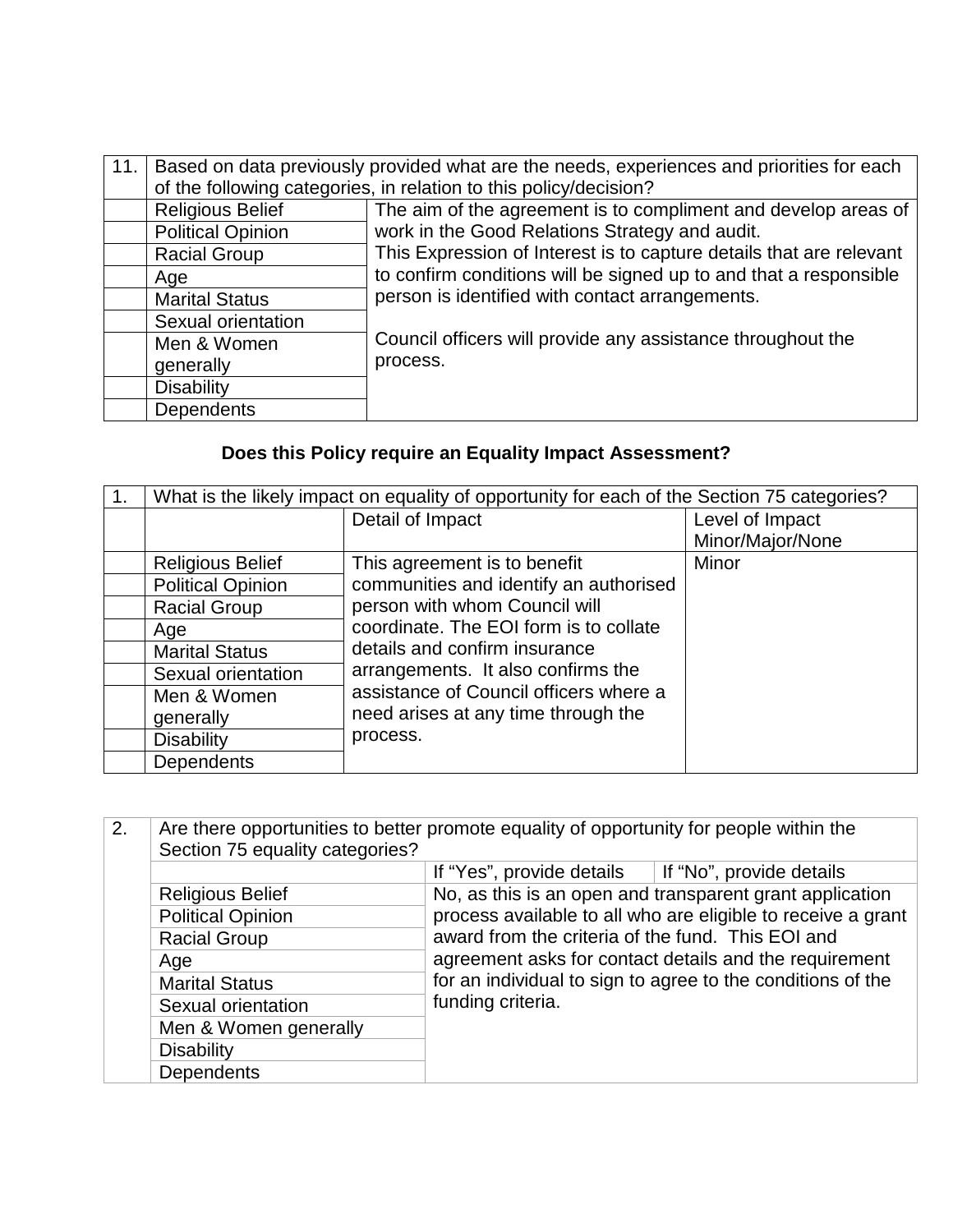| 3. | To what extent is the Policy likely to impact on Good Relations between people of different<br>religious belief, political opinion or racial group? |                                                      |                  |
|----|-----------------------------------------------------------------------------------------------------------------------------------------------------|------------------------------------------------------|------------------|
|    |                                                                                                                                                     | Details of Impact                                    | Level of Impact  |
|    |                                                                                                                                                     |                                                      | Minor/Major/None |
|    | <b>Religious Belief</b>                                                                                                                             | The agreement is intended to contribute to the       |                  |
|    | <b>Political Opinion</b>                                                                                                                            | improvement of Good Relations within the communities |                  |
|    | <b>Racial Group</b>                                                                                                                                 | that sign up to take part in this programme.         |                  |

| 4.                                    | Are there opportunities to better promote Good Relations between people of different<br>religious belief, political opinion or racial group? |  |  |  |
|---------------------------------------|----------------------------------------------------------------------------------------------------------------------------------------------|--|--|--|
|                                       | If "Yes" provide details<br>If "No" provide details                                                                                          |  |  |  |
|                                       | <b>Religious Belief</b>                                                                                                                      |  |  |  |
| <b>No</b><br><b>Political Opinion</b> |                                                                                                                                              |  |  |  |
|                                       | <b>Racial Group</b>                                                                                                                          |  |  |  |

### Additional Considerations

| Multiple Identity<br>Considerations                                                                                                                                        | Details of impact or potential impact (Positive/Negative)                                                                     |
|----------------------------------------------------------------------------------------------------------------------------------------------------------------------------|-------------------------------------------------------------------------------------------------------------------------------|
| Are there any potential impacts<br>of the policy decision on<br>people with multiple identities?<br>(e.g. disabled minority ethnic<br>persons).                            | This agreement is to encourage participation of the<br>community and those who do not normally engage in<br>these activities. |
| Where appropriate provide<br>details of data on the impact of<br>the policy on people with<br>multiple identities.<br>Specify relevant Section 75<br>categories concerned. |                                                                                                                               |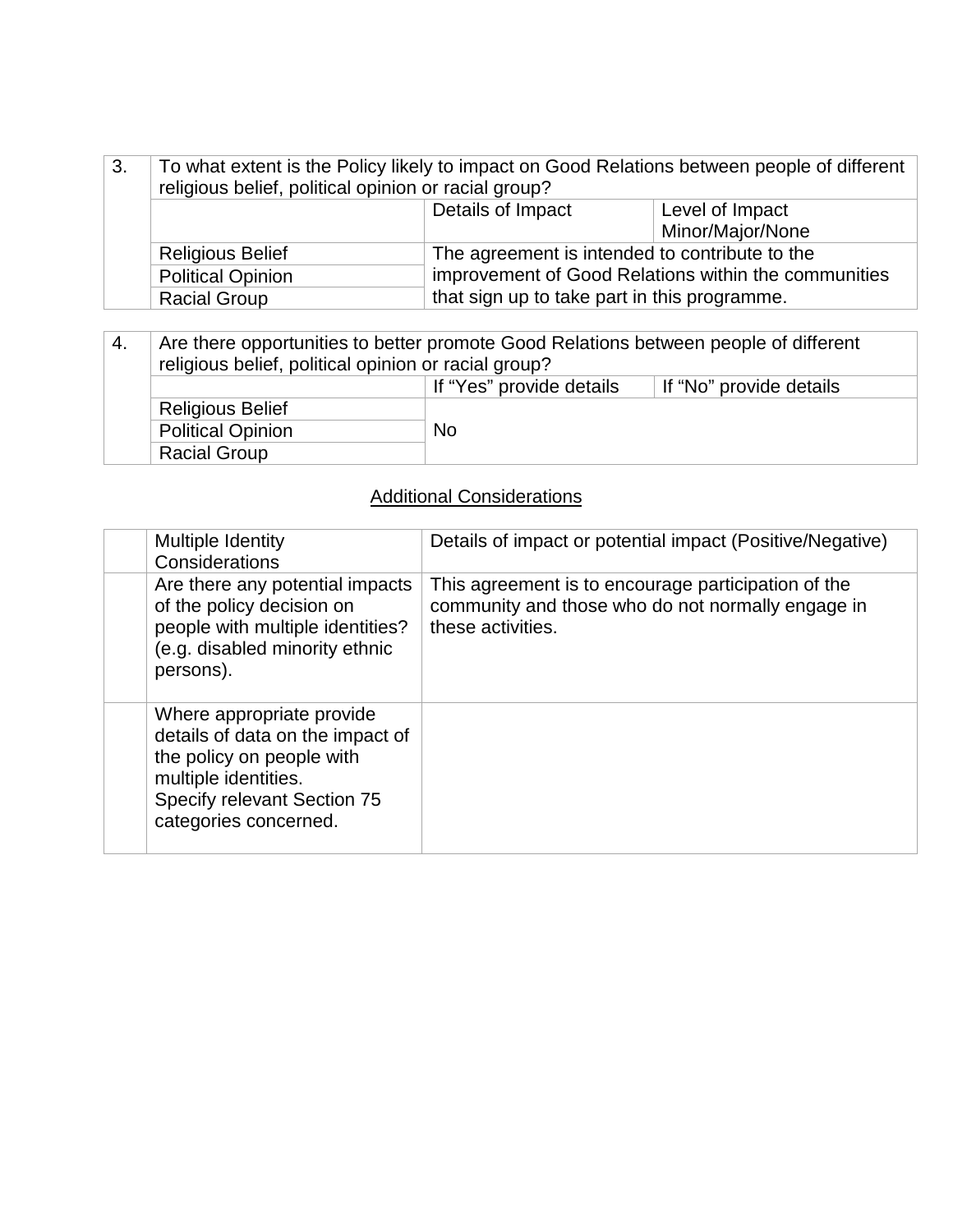| Does this proposed policy<br>provide an opportunity to:                                                                                                               | Yes / No | Explain your reasoning:                                                                                                                                                                                                       |
|-----------------------------------------------------------------------------------------------------------------------------------------------------------------------|----------|-------------------------------------------------------------------------------------------------------------------------------------------------------------------------------------------------------------------------------|
| better promote positive<br>$\blacksquare$<br>attitudes towards disabled<br>people<br>increase participation by<br>$\blacksquare$<br>disabled people in public<br>life | Yes      | This agreement and EOI form ensure that<br>assistance is provided to anyone requiring<br>it to complete the form.<br>The events are also developed to<br>encourage participation and attendance by<br>those with a disability |

#### Monitoring Arrangements

Section 75 places a requirement on the Council to have equality monitoring arrangements in place in order to assess the impact of policies and services, help identify barriers to fair participation and to better promote equality of opportunity.

| Outline what data you could<br>collect in the future in order to<br>monitor the impact of this<br>policy / decision on equality,<br>good relations and disability<br>duties | Profiles of attendees accessing the events will help<br>determine the impact of this agreement. |
|-----------------------------------------------------------------------------------------------------------------------------------------------------------------------------|-------------------------------------------------------------------------------------------------|
|-----------------------------------------------------------------------------------------------------------------------------------------------------------------------------|-------------------------------------------------------------------------------------------------|

I can confirm that the proposed policy / decision has been screened for:-

| Equality of opportunity and good relations |
|--------------------------------------------|
| Disabilities duties; and                   |
| Human rights issues                        |

On the basis of the answers to the screening questions, I recommend that this policy / decision is:-

| X | Screened Out - No EQIA necessary (no impacts)     |  |
|---|---------------------------------------------------|--|
|   | Screened Out - Mitigating Actions (minor impacts) |  |
|   | Screened In - Necessary to conduct a full EQIA    |  |
|   | Please detail actions to be taken:                |  |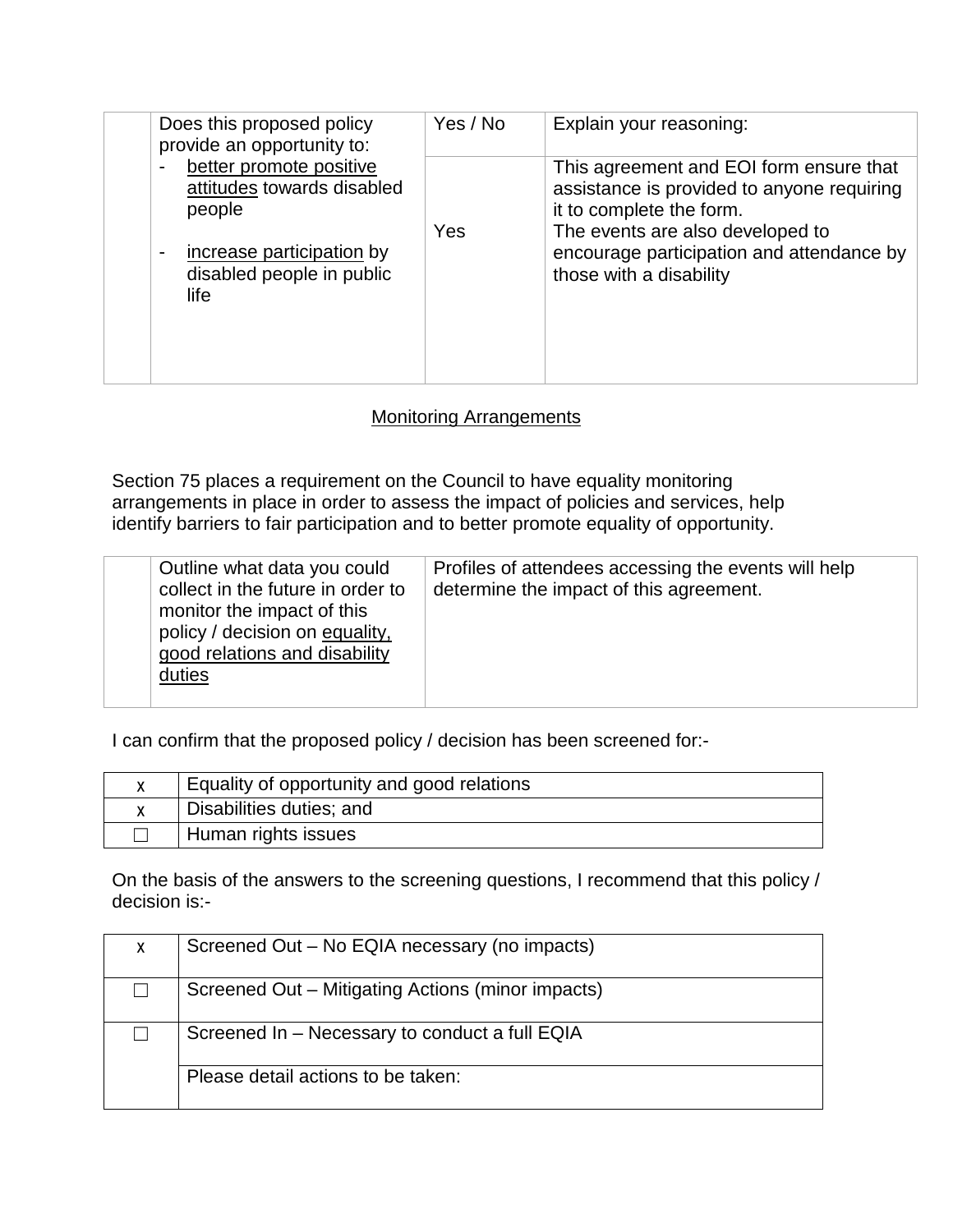Screening assessment completed by:-

Name: Jan Nixey Title: Head of Community and Culture Date: 28 May 2015 Signature:

Director/Head of Service decision approved by:

Name: Graeme Bannister Title: Director of Community and Well Being Date: 28 May 2015 Signature:

#### If an Equality Impact Assessment is required

|                        | Priority rating for timetabling | <b>Priority Criterion</b>                               | Rating |
|------------------------|---------------------------------|---------------------------------------------------------|--------|
| Assessment.<br>$(1-3)$ | an Equality Impact              | Effect on equality of opportunity and good<br>relations |        |
|                        |                                 | Social need                                             |        |
|                        |                                 | Effect on people's daily lives                          |        |
|                        |                                 | Relevance to a public authority's functions             |        |

| relevant Public Authorities? | Is this policy affected by<br>timetables established by other |  |
|------------------------------|---------------------------------------------------------------|--|
|------------------------------|---------------------------------------------------------------|--|

| <b>Monitoring Recommendation</b> |  |
|----------------------------------|--|
|                                  |  |

| Approval and Authorisation |                                        |             |
|----------------------------|----------------------------------------|-------------|
| Screened by:               | Position/Job Title:                    | Date:       |
|                            | Head of Community and<br>Culture       | 28 May 2015 |
| Approved by:               | Director of Community and<br>Wellbeing | 28 May 2015 |